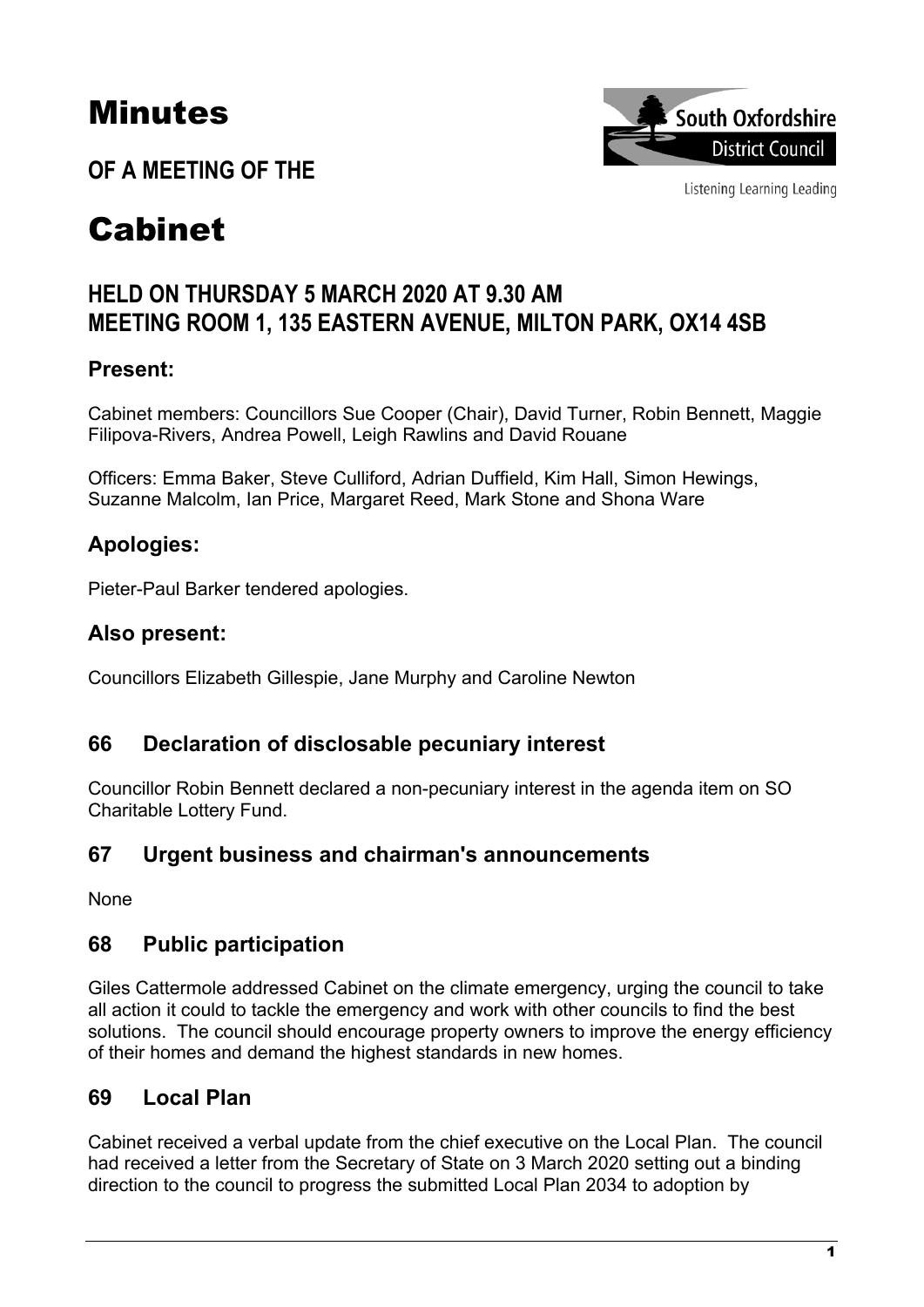December 2020. Cabinet was therefore no longer able to consider the head of planning's report or the option to withdraw the plan.

The Leader invited the members of the public that had registered to speak at the meeting to address Cabinet.

- (1) Ian Hudspeth, Leader of Oxfordshire County Council and chair of the Didcot Garden Town Advisory Board, welcomed the government's direction spoke in support of the council progressing the submitted Local Plan through to its adoption by December 2020.
- (2) Neville Harris spoke in favour of an eco-friendly Local Plan, the need for affordable housing, and measures to tackle the climate emergency.
- (3) Adrian Townsend urged Cabinet to seek a judicial review of the Secretary of State's direction and withdraw support for the Oxfordshire Growth Board and the Oxfordshire Housing and Growth Deal.
- (4) Caroline Baird urged Cabinet to protect residents, protect Culham from housing development, tackle the climate emergency, and seek changes to the Local Plan before it was adopted.
- (5) Richard Harding, on behalf of the Campaign to Protect Rural England, believed that the Local Plan was flawed, and urged Cabinet to oppose the Secretary of State's direction and develop a new plan to protect the district.
- (6) Mark Stevenson believed that today's knowledge of the climate emergency overrode the Local Plan. He urged Cabinet to challenge the Secretary of State's direction.

The Leader thanked the speakers for their comments.

The Cabinet member for planning believed that the concerns expressed presented genuine challenges that needed to be addressed, including the housing numbers required, Green Belt issues, climate change, and the need to reduce commuting. However, he believed that the council must move forward, recognise the direction of the Secretary of State and make the necessary recommendation to Council to allow the submitted Local Plan 2034 to progress and request officers to ensure that happened. He acknowledged continued support for infrastructure funding. He also asked officers to explore all opportunities to address through the local planning process the climate emergency, enhanced policies for environmental standards to achieve high quality sustainable settlements, and the early delivery of appropriate regeneration and housing delivery to meet local needs.

Cabinet supported the proposal, believing that the council must move forward, work with other councils, and focus on what was achievable. The council had a duty to its residents to ensure it had a seat at the table in the future and therefore it must accept the Secretary of State's direction and move on.

#### **RECOMMENDED** to Council to:

(a) note the terms of the direction to the council from the Secretary of State for Housing, Communities and Local Government;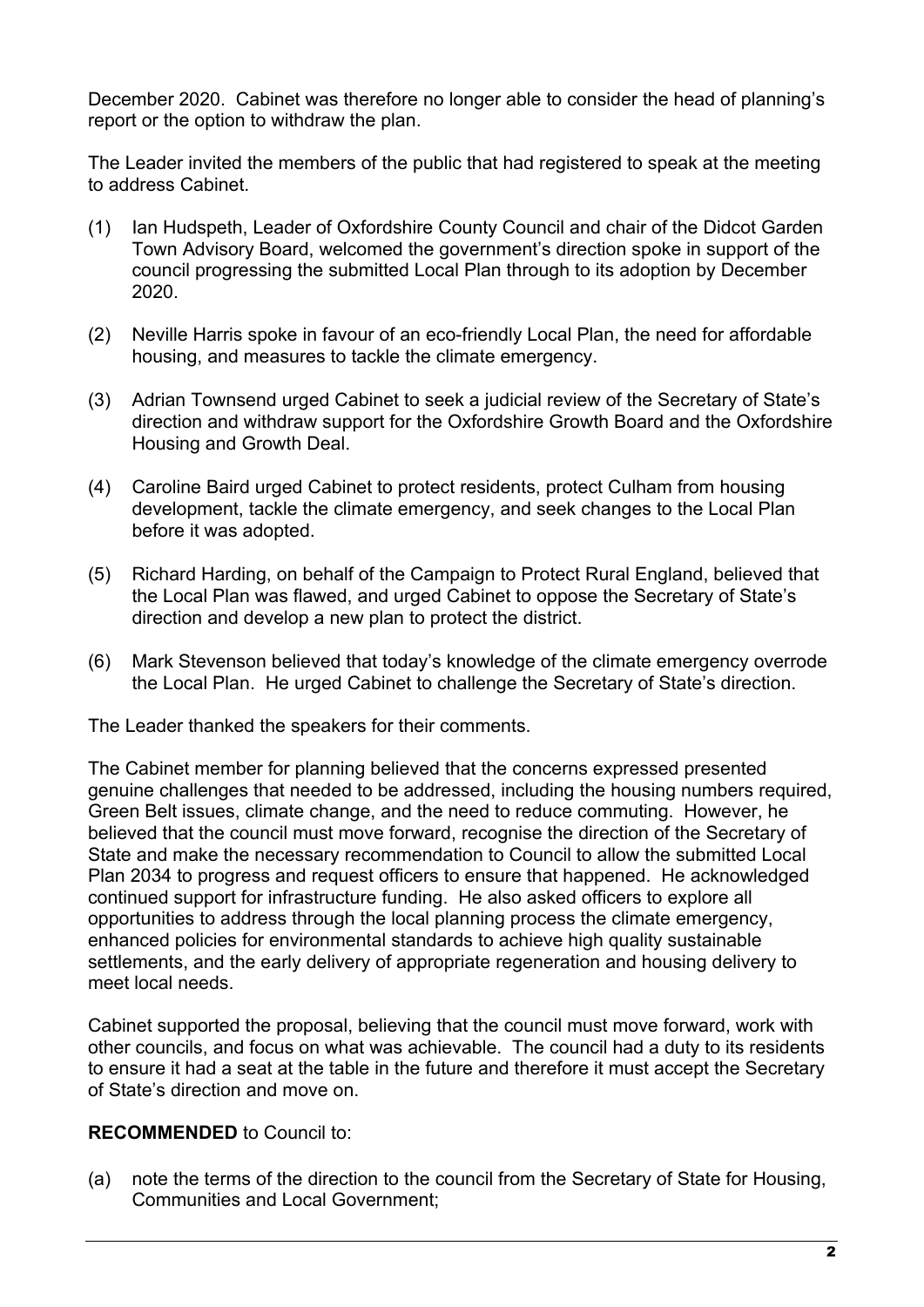- (b) acknowledge the decision of the Secretary of State to allow South Oxfordshire District Council to progress the submitted Local Plan 2034;
- (c) request the head of planning to prepare a timetable and ensure that adequate staff resources are in place in order to meet the requirements of the direction;
- (d) continue to acknowledge the critical importance of long-overdue infrastructure to support housing already delivered and to be delivered through the Local Plan and request the Secretary of State to confirm his commitment to the funding provided through the Oxfordshire Growth Deal and the Didcot Garden Town Housing Infrastructure Fund;
- (e) ask the chief executive to ensure that sufficient budget provision and staff resource is made available to fully explore all opportunities to address through the local planning process and any other means the council's concerns including but not limited to:
	- (i) addressing the council's declared climate emergency;
	- (ii) enhancing planning policies for environmental standards, including improved site master-planning to achieve high quality sustainable settlements; and
	- (iii) early delivery of appropriate regeneration and housing delivery activity to meet local needs.

#### **70 Community grants**

Cabinet considered the report of the head of corporate services, which set out the recommendations of the Community Grants Panel, following its meeting on 18 February 2020.

The Leader invited a member of the public, who had registered to speak on this item, to address Cabinet.

Mr Bradshaw spoke on behalf of Warborough Parish Council, urging Cabinet to override the Community Grants Panel's recommendation, and increase the matrix scoring for his council's grant application, thereby resulting in a grant being offered to the parish council. He also urged Cabinet to review its grants policy and criteria.

Councillor Caroline Newton also addressed Cabinet asking for a review of the grants policy and criteria.

The Cabinet member for community services reported that this year, the level of grants applied for exceeded the amount of budget available. Therefore, this was a competitive process. The Community Grants Panel was praised for correctly conducting the process, following the current policy, and scoring each application against the criteria. However, it was accepted that there should be a review of the policy and criteria. It was suggested that the Scrutiny Committee should be asked for its views.

Cabinet agreed with the recommendations of the Community Grants Panel and asked officers to commence a grants policy and criteria review and consult Scrutiny Committee as part of that review.

#### **RESOLVED** to: